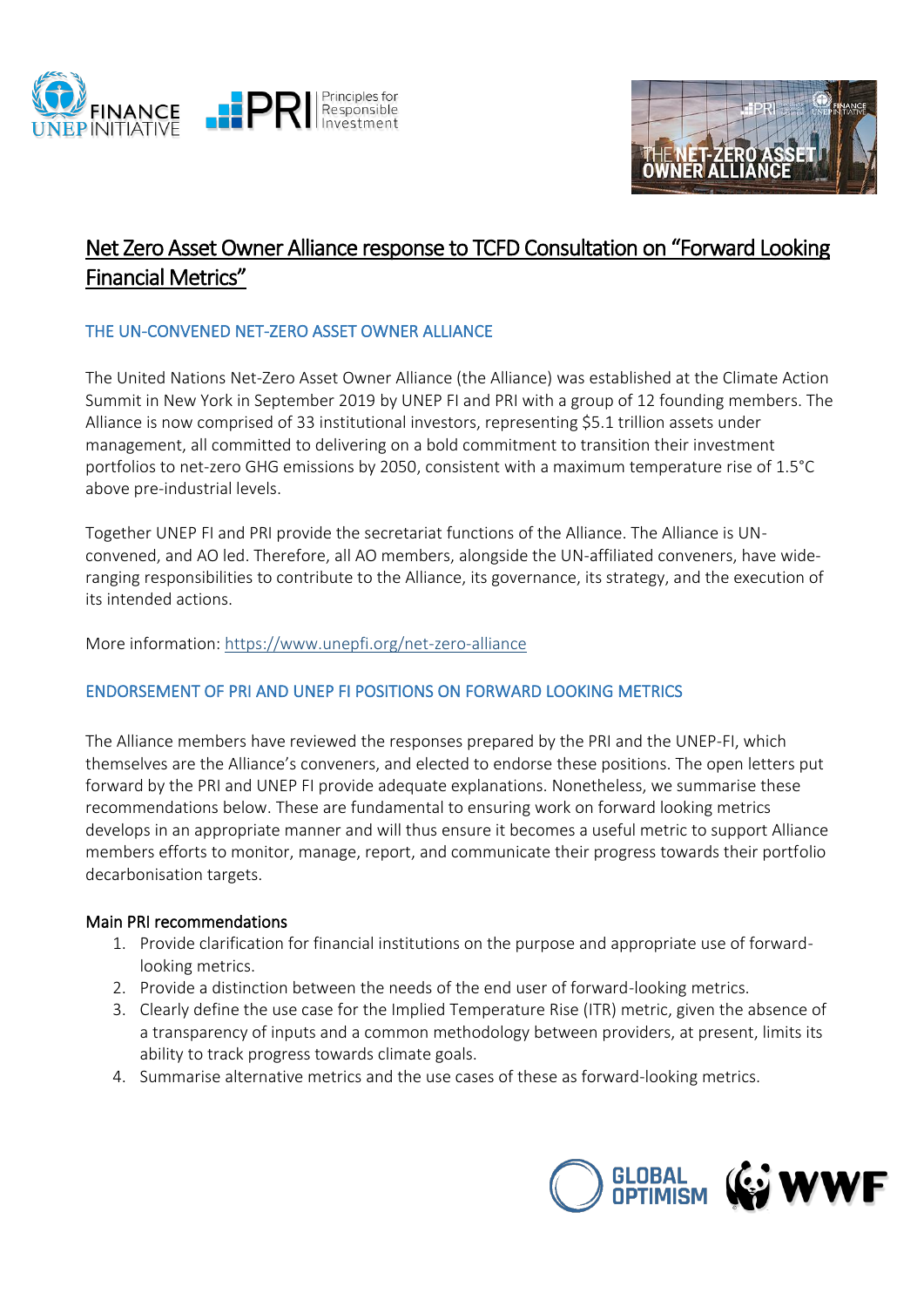

- 5. Distinguish between forward-looking metrics and targets. Potentially any forward-looking metrics, which is disclosed, is also a target, even if it is not formally recognised as such. Future TCFD guidance should look to clarify the distinction and interaction between the two.
- 6. Ensure consistency is maintained with non-financial metrics.
- 7. Development of a TCFD metrics dashboard would be an invaluable resource.

# Main UNEP FI recommendations

- 1. Promote the standardization of disclosures and key metrics, notably via the creation of a "TCFD dashboard", in coordination with the relevant standards.
- 2. Promote the inclusion of an implied temperature rise (ITR) metric in TCFD reports, despite caveats expressed in the TCFD consultation document, to provide important insights on alignment\*.
- 3. Promote the production of "decision-useful" scenario analyses based on relevant metrics including climate value at risk (VAR) for investors, and requiring further definition of the scenarios, temperatures, time-horizons, and loss metrics within scenario analysis.
- 4. Promote the use of alignment metrics as a useful tool to deepen understanding of various risks, such as credit, market, reputation, and operational risks, beyond climate impact.
- 5. Promote use of ITR to drive "real climate action" beyond the TCFD's "theory of change" (climate risks will be better priced and managed in markets with better information about these) by encouraging meaningful climate goals supported by regulators and stakeholders\*.

\* Alliance members insist on essential clarification regarding the use case of this metric, in line with PRI point 3. More generally, the UNEP FI and PRI express support for the TCFD to continue to develop its guidance around forward-looking financial sector metrics.

# ENDORSEMENT BY THE ALLIANCE's "WARMING METRICS" SUB-TRACK OF FORWARD LOOKING METRICS AND CONNECTION TO LONG TERM ALLIANCE GOALS

The Alliance members have collectively committed to "climate neutrality" in their investments by 2050, also understood as achieving 1.5°C "Implied Temperature Rise" (or equivalent to "aligning portfolios with a 1.5°C scenario") within this timeframe<sup>1</sup>. As a result, the Alliance is interested in ensuring that

https://www.unepfi.org/wordpress/wp-content/uploads/2021/01/Alliance-Target-Setting-Protocol-2021.pdf



<sup>1</sup> This long-term alignment target is now complemented by the Alliance's "intermediate" target framed within its "Target-setting Protocol", itself based on a carbon footprint-type metric. More information: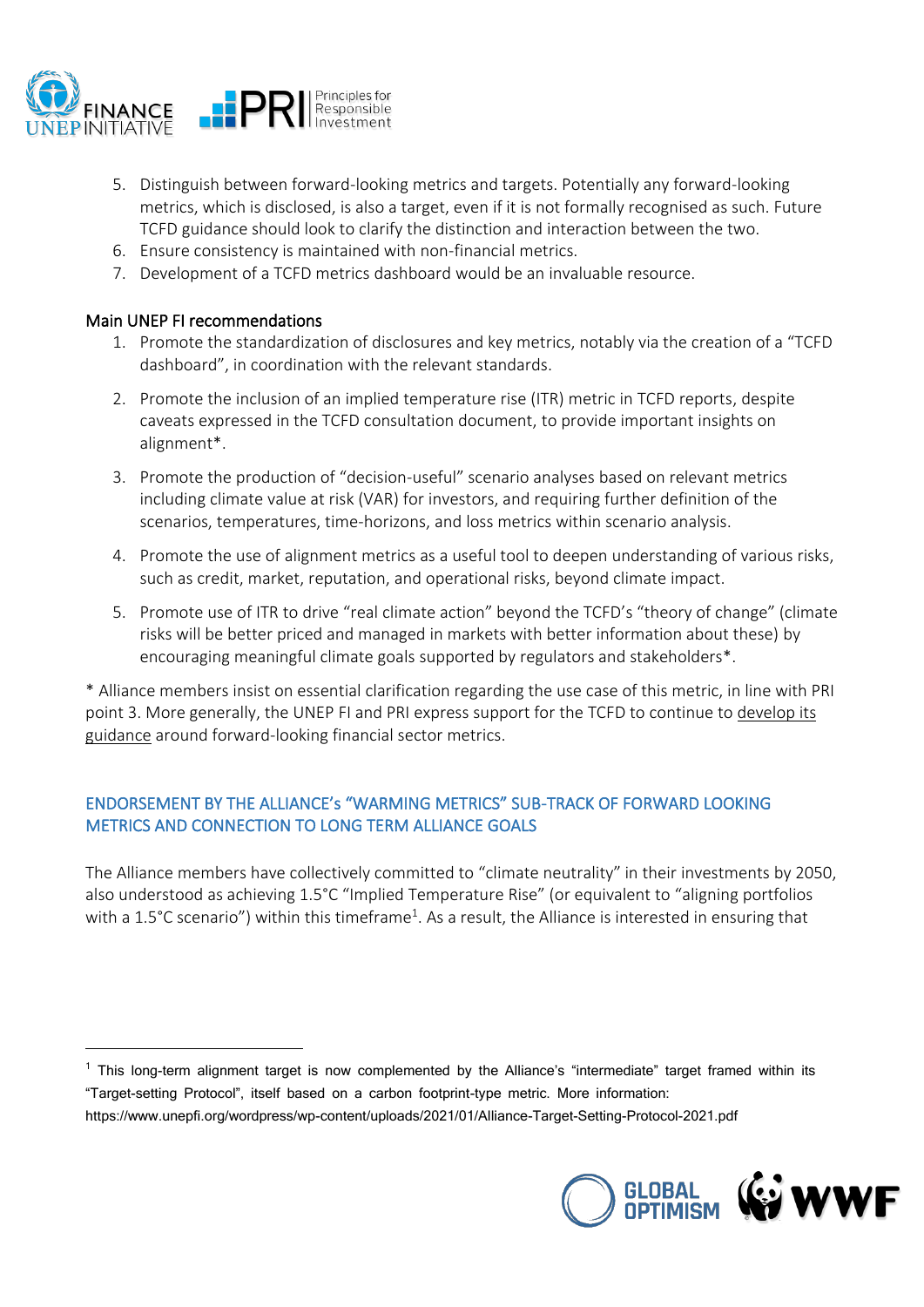adequate forward-looking metrics emerge and stabilize<sup>2</sup>. This response is developed in this context and is focused on "Implied Temperature Rise".

The Alliance created a "Warming Metrics" sub-track dedicated to investigating portfolio alignment / "temperature" methodologies which leverage forward-looking metrics. The TCFD consultation is relevant to the remit of the 'Warming Metrics' sub-track.

In addition to the above endorsements and individual Alliance members' responses, the Alliance emphasizes the potential of forward-looking metrics and expresses its full support of standardization and development of forward-looking metrics (alongside other metrics measuring the carbon footprint / intensity of investment portfolios), and in particular, of the 'Implied Temperature Rise' metric.

Caveats regarding forward-looking metrics (not limited to ITR) are well developed in the TCFD consultation and are highlighted in PRI's and UNEP-FI's response. These relate to a lack of reliable emissions data, a lack of transparency and comparability, a reliance on assumptions and future uncertainty, complexity of calculation, and suitability for public disclosure. These caveats, combined with different methodology assumptions, lead to divergent results, which hampers use of ITR in investment strategies. Therefore, it is important that the advantages and disadvantages of each metric are continued be highlighted throughout the further process as metrics will further mature.

As long as the use cases and the alignment of the metrics is under work, we strongly recommend that the uncertainties on the forward-looking metrics are made transparent and to leave the decision to the reporting company to what extent and in what form such metrics are publicly disclosed. However, Alliance members believe forward-looking metrics could be powerful tools, enabling investors to better understand the "climate dynamics" of portfolio companies beyond the "static" carbon footprinting, and once methodologies become standardised, to develop targets which can connect to global climate policy goals, i.e., "net-zero" by 2050 and a +1.5°C by the end of the century. While different metrics serve different purposes, and several metrics will likely be needed, "Implied Temperature Rise" is a concept to consider if methodological challenges are met in the future.

# ALLIANCE PROMOTION OF IMPLIED TEMPERATURE RISE METHODOLOGY PRINCIPLES

For Alliance members to monitor progress and report against their 1.5°C target, members express a need to develop robust, transparent and convergent measurement methodologies based on reliable data.

<sup>2</sup> See also reports from Institut Louis Bachelier ("Alignment Cookbook" https://www.louisbachelier.org/wpcontent/uploads/2020/07/rapport-0607.pdf), Portfolio Alignment Team ("Measuring Portfolio Alignment", https://www.tcfdhub.org/wp-content/uploads/2020/10/PAT-Report-20201109-Final.pdf) and Investor Leadership Network (Climate Change Mitigation and Your Portfolio, https://www.investorleadershipnetwork.org/wpcontent/uploads/2020/09/ILN\_Climate-Change-Mitigation-and-Your-Portfolio.pdf)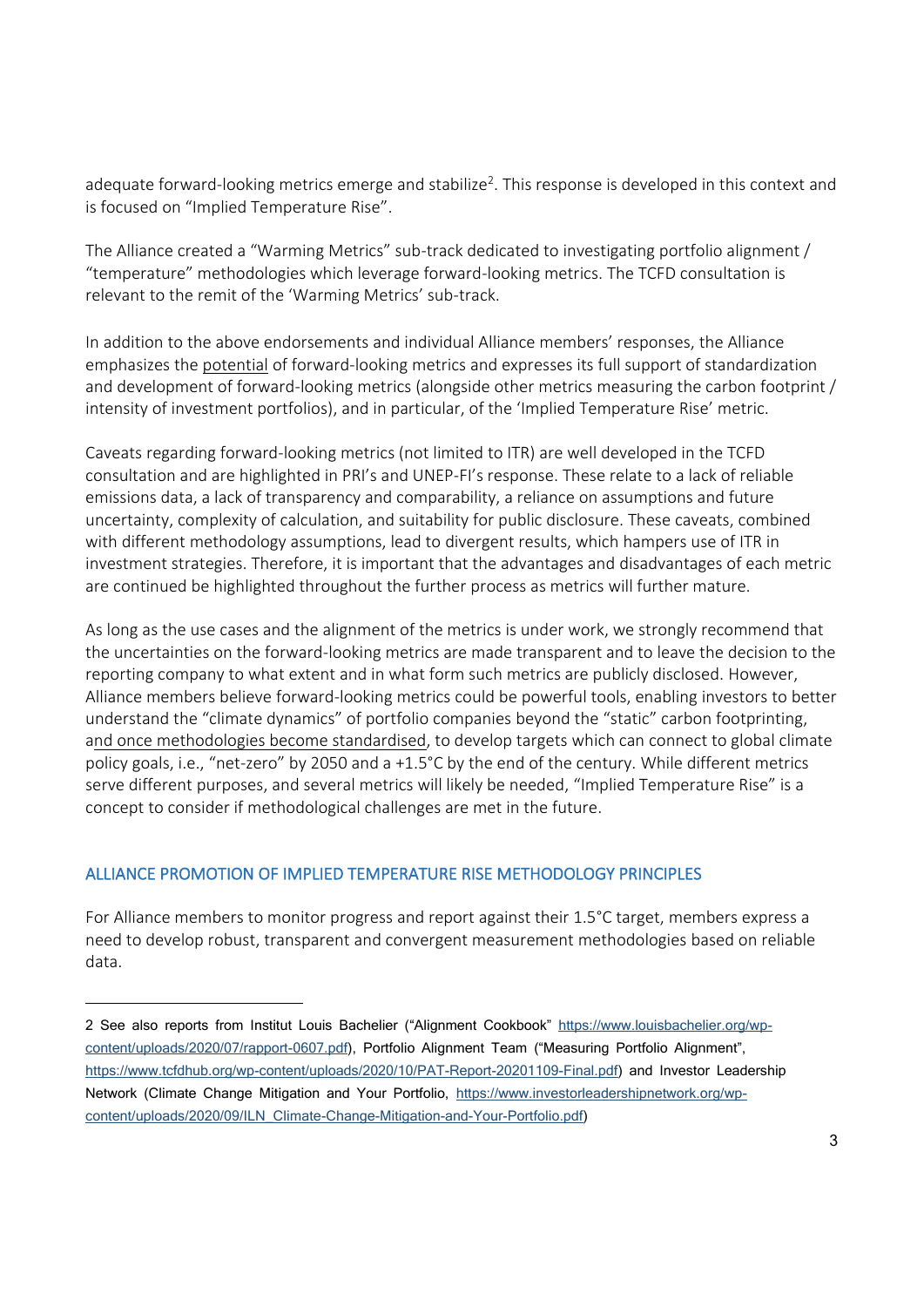

Therefore, the 'Warming Metrics' sub-track also wishes to provide the TCFD with extra recommendations regarding ITR by leveraging the significant work it has undertaken since Q1 2020 to this end.

The Alliance developed core methodology principles, listed below; the full document is available online (https://www.unepfi.org/wordpress/wp-content/uploads/2020/11/AO-Alliance\_Request-For-Commenton-Methodological-Principles\_Live-V2.pdf).

They relate to many of the elements developed in the TCFD's forward-looking metrics proposals.

We strongly encourage the TCFD members and secretariat to reflect on these principles. The use of, and methodology convergence around, these principles is encouraged by the Alliance members, representing over \$5 trillion AUMs, all committed to the 1.5°C goal outlined above.

# Core principles

# **1. Impact**.

- The methodology must provide investors  $\ell$  users with a guantified view of the impact of their investments on climate change. This is generally described as an "inside-out / impact" approach, which differs from more traditional "outside-in / VaR / risk" approaches. However, NZAOA members, as long-term institutional investors, act in the belief that ultimately those two approaches necessarily converge: investment strategies that degrade ecosystems will harm long-term investment returns.
- The quantification of the alignment of a company's activities against the pathway commensurate with a 1.5<sup>°</sup>C temperature rise is key for asset owners' beneficiaries and asset managers' clients in understanding climate-related risks associated with individual funds, products, and investment strategies.

# **2. Forward-looking**.

- $\bullet$  The methodology must provide investors / users with a forward-looking metric.
- As a result, the nature of the metric is expected to require integrating forward-looking data such as sectorial and geographical GHG reduction requirements, Capex, green revenues, green share / brown share as well as public corporate commitments to "decarbonize" business mix in the "real economy", for example in line with technology shifts derived from the EU Taxonomy, per sector.
- Methodologies that are unable to factor such strategic reorientation commitments, especially those with a shorter timeframe, will not be considered compatible with the methodological principles. Static assessments are sensitive to the year of assessment chosen and do not inform on past and future climate performance.

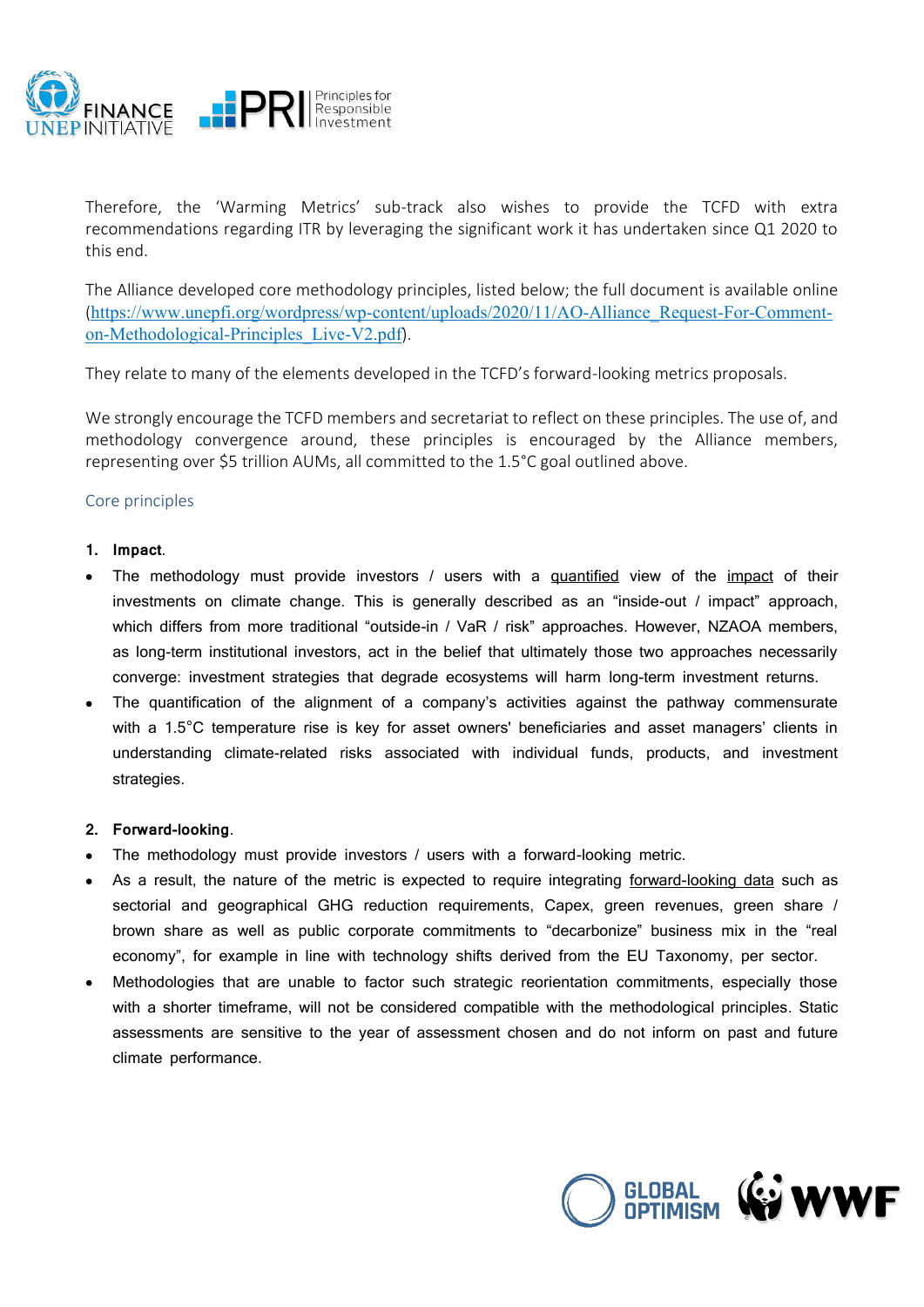### **3. GHG footprinting**.

- GHG emissions footprinting must form the basis of this methodology; GHG Protocol Scopes 1 and 2 must be included.
- Scope 3 emissions (eg "upstream" and "downstream" / product-related emissions) should be covered at least for sectors where these are material (>40% of total emissions).
- With respect to Scope 2 and 3 emissions, how potential double-counting of emissions is identified and treated should be clearly explained and justified.
- With respect to all GHG emissions data used, the sources of that data should be identified as well as how the completeness and accuracy of the underlying data is validated.
- The NZAOA expresses a preference for footprint intensity normalization rules based on Enterprise Value. This is also the approach pursued by the EU within taxonomy-related developments.
- Principles 2 and 3, in combination, require that forward-looking metrics are translated into future carbon footprint implications. Assumptions around this translation should be clearly explained.

#### **4.** Portfolio alignment / investment "temperature".

- The methodology may produce several KPIs and qualitative insights, but it must deliver a "core" metric expressed in terms of a forward-looking carbon intensity KPIs (both relative to production and absolute) as well as temperature KPI, for users to assess considerations around "portfolio alignment" with the Paris Agreement.
- See also "Coverage" section below for asset class aggregation concerns.

#### **5. Science-based decarbonization**.

The methodology must be based on adequate IPCC scenarios and seek to promote "real world impact" by encouraging investment decisions that lead a decarbonization of the economy. While the sharing of emissions responsibilities and emissions reductions must be explicit and explained, it is however understood that "real world" impact requirements are currently challenging.

#### **6. Portfolio management**.

- The methodology must allow to compare single companies in a given sector and decide which company is better aligned towards net-zero by 2050 or an implied temperature rise of 1.5°C, as a basis of all investment decisions. This requirement effectively rules out methodologies which are based on estimations per sector alone.
- x While initiatives such as SBTi are preferably expressed at sector or asset class level, this metric must be able to be expressed at individual issuer and portfolio levels (including multi-asset class portfolios) and may also be extended at an asset class level. The metric must make sense at both individual security and portfolio levels, to guide both investments and ALM decisions.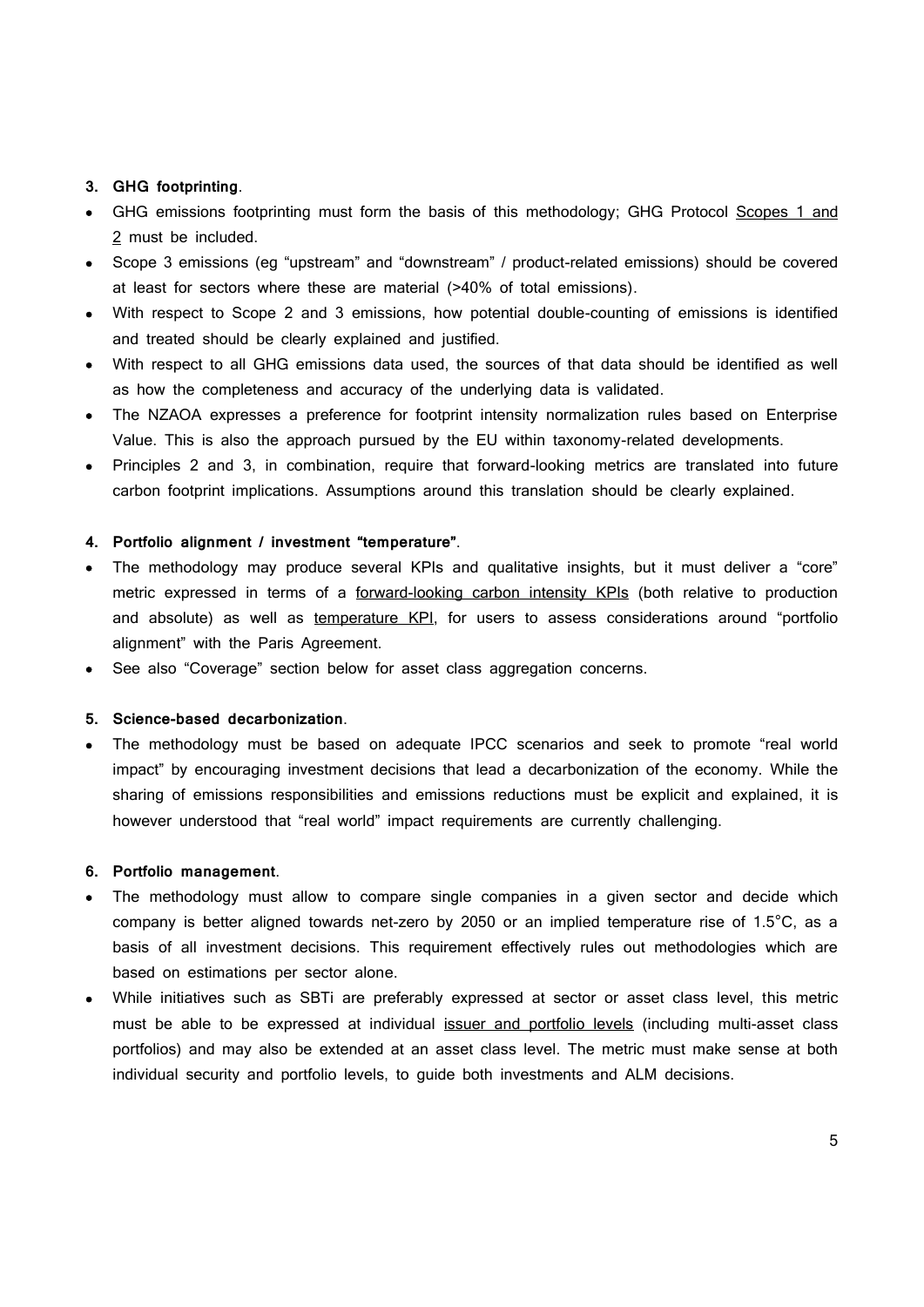

This metric must also be able to produce KPIs per sector, comparing these to a sector average or range, notably to guide engagement and ALM decisions, in coordination with the NZAOA's Engagement Track, as well as other relevant organisations such as Climate Action 100+.

# Technical assumptions

#### **7. Data sources.**

- Reported data must be favored over inferred (proxy-based) data, in particular where it is robust (eq audited, publicly reported), even though it is understood that a significant amount of GHG emissions measurement are estimates.
- Proxies may be used to cover lack of data provided these are transparent, and based on robust and dynamic (revised regularly) extrapolation rules.
- Companies / emitters should be able to view their own data (GHG emissions, Capex, etc) and approve or correct it if necessary. When such corrections are made, they must be identifiable by data users.

### **8. Sector biases**.

- The methodology may look at companies based on sector specific analysis (using market-based sector classifications) or by comparing companies globally based on aggregate emission levels.
- Sector specific analysis could help investors select best-in-class companies while aggregate emissions analysis could inform wider investment strategies, promoting a deviation away from certain "high temperature" sectors altogether.
- Outright divestment assumptions *per se* are not favoured, but may be justified for "outdated" technologies, such as thermal coal, that present no clear value-add towards carbon neutrality.

# **9. Climate scenarios.**

- The use of specific climate scenarios (either individual scenarios or combinations of scenarios representing a given consensus), as well as deviations or exclusion of others, must be explicit regarding socio-economic and technological developments as well as climate policies, especially the underlying energy mix and sensitivity to specific technologies such as CCS.
- The approach should accommodate not only a single scenario but a set/corridor of scenarios to reduce dependency on individual providers' and scenarios' data, assumptions and narratives. In any case, if multiple scenarios are used, their coherence and consistency must be made explicit.
- A special attention is given to 1.5 °C IPCC scenarios with limited/no overshoot and no or limited use of CCS/BECCS: the methodology should notably align with IPCC P1 and P2 scenario carbon reduction suggestions.

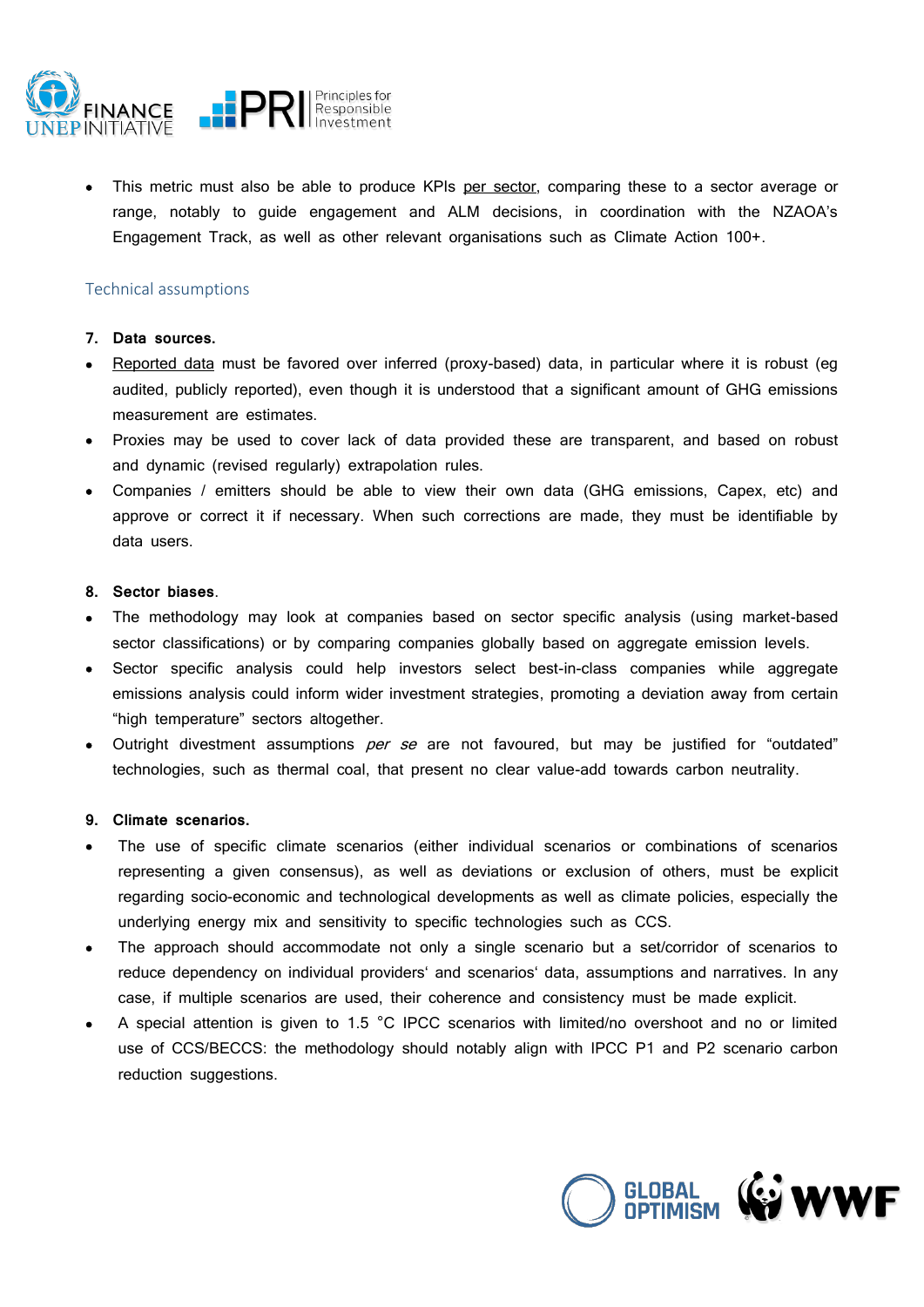- To improve comparability, scenarios can for example be based on and if possible connected to regulatory stress-testing initiatives, where appropriate.
- The underlying scenarios should be regularly reviewed and where new evidence becomes available should be updated to reflect this. Unrealistic or obsolete scenarios must be discarded.
- The approach should be sufficiently flexible to enable sensitivity analysis to be performed by users with respect to key assumptions and data choices. This flexibility should include accommodating not only a single scenario but a set of scenarios to take account of the uncertainty associated with future developments and to reduce dependency on individual models or data providers.

#### **10. Back-testing.**

- The methodology should provide at least 5 years of back-testing capability, although it is understood that its forward-looking nature (Principle 1) can make back-testing challenging.
- The methodology should be "neutral" regarding corporate ownership structures (eg mergers) and consolidation across asset classes.

#### **11. Coverage**

- The asset classes covered must include at least corporate debt and equity.
- The security coverage must include at least the main listed equity indices.
- Covering other asset classes is valued and encouraged, in particular sovereign debt, Real Estate and Infrastructures. Sovereign debt "modules" must integrate both the 2015 COP21 NDCs and revised 2020 COP26 NDCs. Solutions for other asset classes are encouraged.
- In addition, it must set out clearly how the temperature KPI can be aggregated across investments in different asset classes, sectors and companies for users to assess the overall "portfolio alignment" with the Paris Agreement.
- Methodologies that cover only a small set of carbon intensive sectors will not be considered compatible with the methodological principles, although a variable methodology depth across sectors may be acceptable.

#### Usability & platform requirements

# **12. Target-setting & reporting**

x Once finalized, the metric must be readily leverageable by investors (and link to sectoral pathways to net-zero by 2050) to monitor progress against their intermediate (TBC) and long term NZAOA targets (at a sectoral level or at least portfolio level) and support annual public reporting from NZAOA members.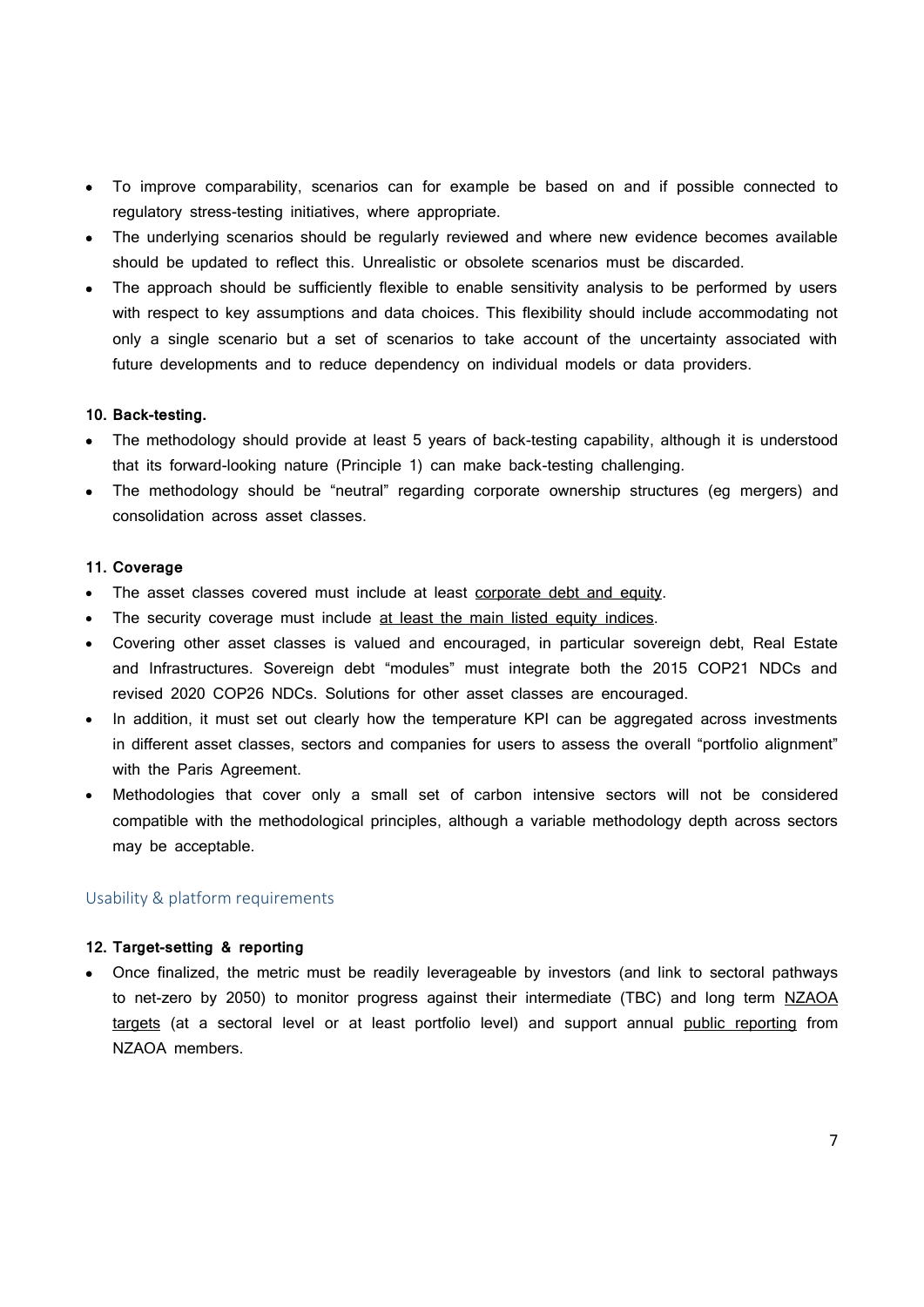

### **13. Transparency, replicability, stability**

- The methodology principles must be documented and transparent, meaning the results produced by calculations can be replicated by other investors using the same databases.
- In addition, changes over time to the methodology should be carried out in a controlled manner, should be documented and analysis of change conducted to ensure that period to period changes can be properly interpreted.
- The methodology and/or organization promoting it should make it possible for companies to validate and where appropriate or correct the data or results.

#### **14. Open source**

- The NZAOA publicly favors open source platforms, but nonetheless encourages the development of methodologies that may be proposed by commercial enterprises, provided those commercial solutions are in line with the methodology principles described in this document and are documented, transparent and replicable.
- Whether the methodology has been developed by a public or private organization, it should disclose how the methodology, and where appropriate its implementation, is validated. Any potential conflicts of interest should be clearly disclosed.
- More generally it should leverage existing frameworks where applicable, such as the TCFD, SBTi, IIGCC PAII, TPI, PCAF, CDP / Tropic, etc. The methodology should be regularly benchmarked against other methodologies.

# **15. Pluggability**

The methodology should ideally use underlying databases and classification systems that make it ˶˟˛ˤ˖˖ab˛˔˷ ˘˝ˣ˞ ˕˘˝a˝c˘a˛ ˓aˣa ˣ˔ˡ˜˘˝a˛ˢ (notably by using standard financial market identifiers such as ISIN and CUSIP codes) to improve usability and enable as widespread users as possible, beyond NZAOA members in due course. NZAOA members do not expect, however, such "pluggability" from the outset.

# **16. Communications**

The basic principles of this methodology must be simple to explain to non-specialist audiences, while the full underlying methodology may remain complex.